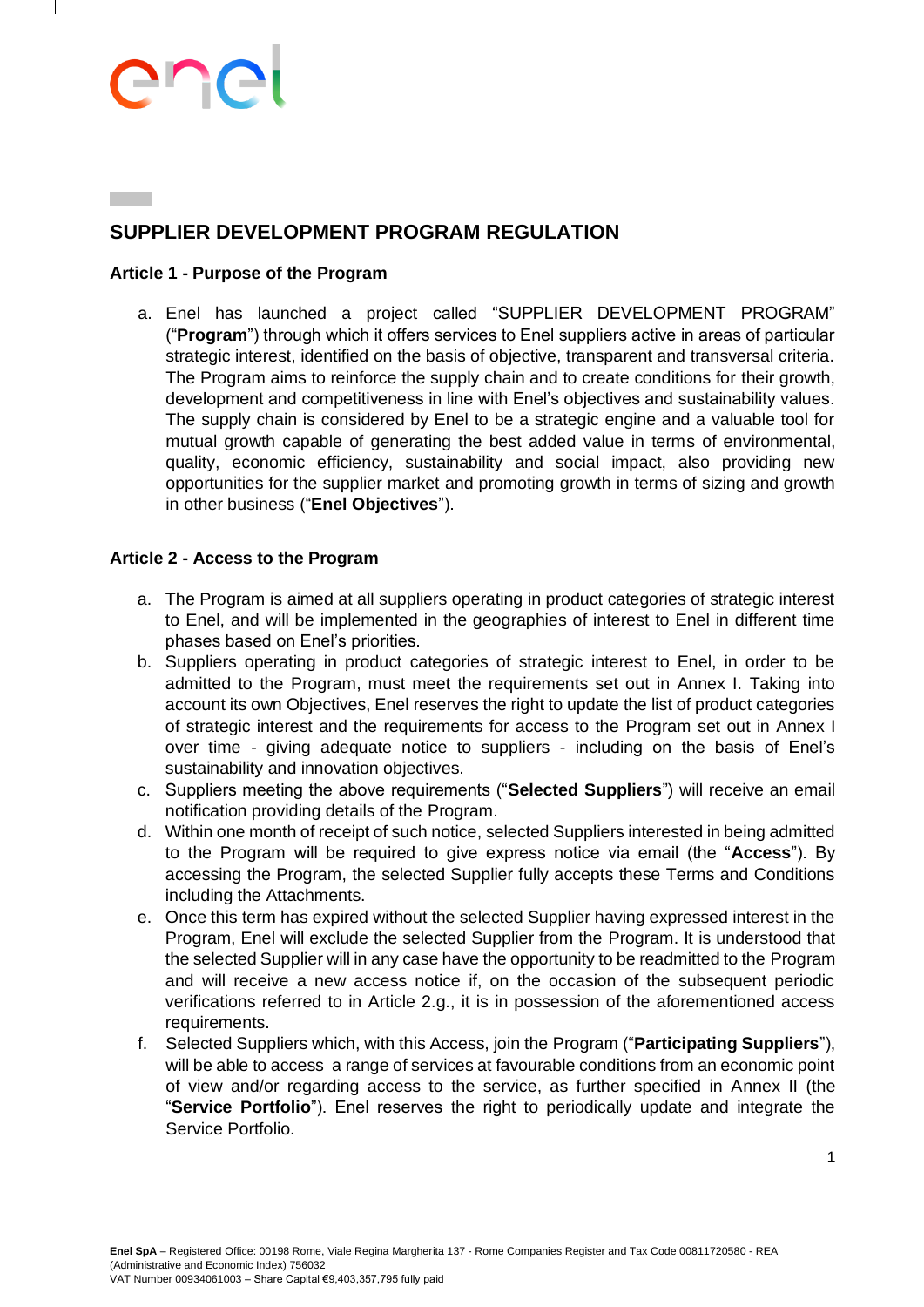# ener

g. Compliance with the requirements for access to the Program will be verified periodically (every 6 months) and new Suppliers may be selected to access the Program if they have met the requirements established at the time of the periodic evaluation. Enel reserves the right to increase the frequency of such periodic assessment.

#### **Article 3 - Implementation methods of the Program**

- a. Access to the Program by participating Suppliers is free of charge.
- b. Access to the Program and services remains an exclusive discretionary act of the participating Supplier, which may activate one or more services. In particular, Access to the Program does not entail any obligation for the participating Supplier to activate the services provided in the Service Portfolio.
- c. The details of the service portfolio will be communicated to the participating Suppliers (e.g. by email / published on the Supplier Portal).
- d. The services listed in Annex II will be provided in favour of the participating Suppliers by certain partners ("**Partners**") and regulated by contractual relations concluded exclusively between the participating Supplier and the Partner. For access to certain services, the Partners reserve the right to evaluate, at their discretion, whether or not to offer the relative service, therefore, the participating Supplier shall have no claims against Enel in the event of failure to sign the contract with the Partner.
- e. With Access to the Program, the participating Supplier expressly authorises Enel, where applicable, to transfer certain information to the Partners on Enel's availability relating to the Participating Supplier, including analyses, evaluations and reports drawn up by Enel in the context of the Supplier selection and/or supply contract management activities, as well as data (where available) on the status of the invoices issued by the Participating Supplier and on the relative payments by Enel, in order to allow the Partners to prepare a possible quotation.
- f. With the Access to the Program, the Participating Supplier agrees to be contacted directly by the Partner for an illustration of the services offered. Enel does not represent the Partners, nor does it offer itself as guarantor, nor can it be held responsible, in the event of loss or damage caused by the service signed by the supplier with the partner. Any concession and the relative conditions of the financial services by the Partners will be at the total and unquestionable discretion of the Partners themselves. Enel cannot be considered as an agency in financial activity and credit mediation pursuant to art. 128 quater and 128 sexies of the legislative decree 385 of September 1, 1993 (TUB).
- g. The provision of the services shall in any case take place under the same conditions, guaranteeing equal treatment between the suppliers belonging to the same Enel business line (i.e. I&N, Enel X, Power Gen) operating in the same supply category (i.e. works/services or materials).
- h. The cost of the services, at the conditions proposed by the Partners, will be borne by the Participating Supplier.
- i. On the basis of Enel's Objectives aimed at strengthening the supply chain of its Suppliers, for certain services Enel reserves the right to partially bear the cost of the service in place of the Suppliers, guaranteeing equal treatment between the Participating Suppliers of the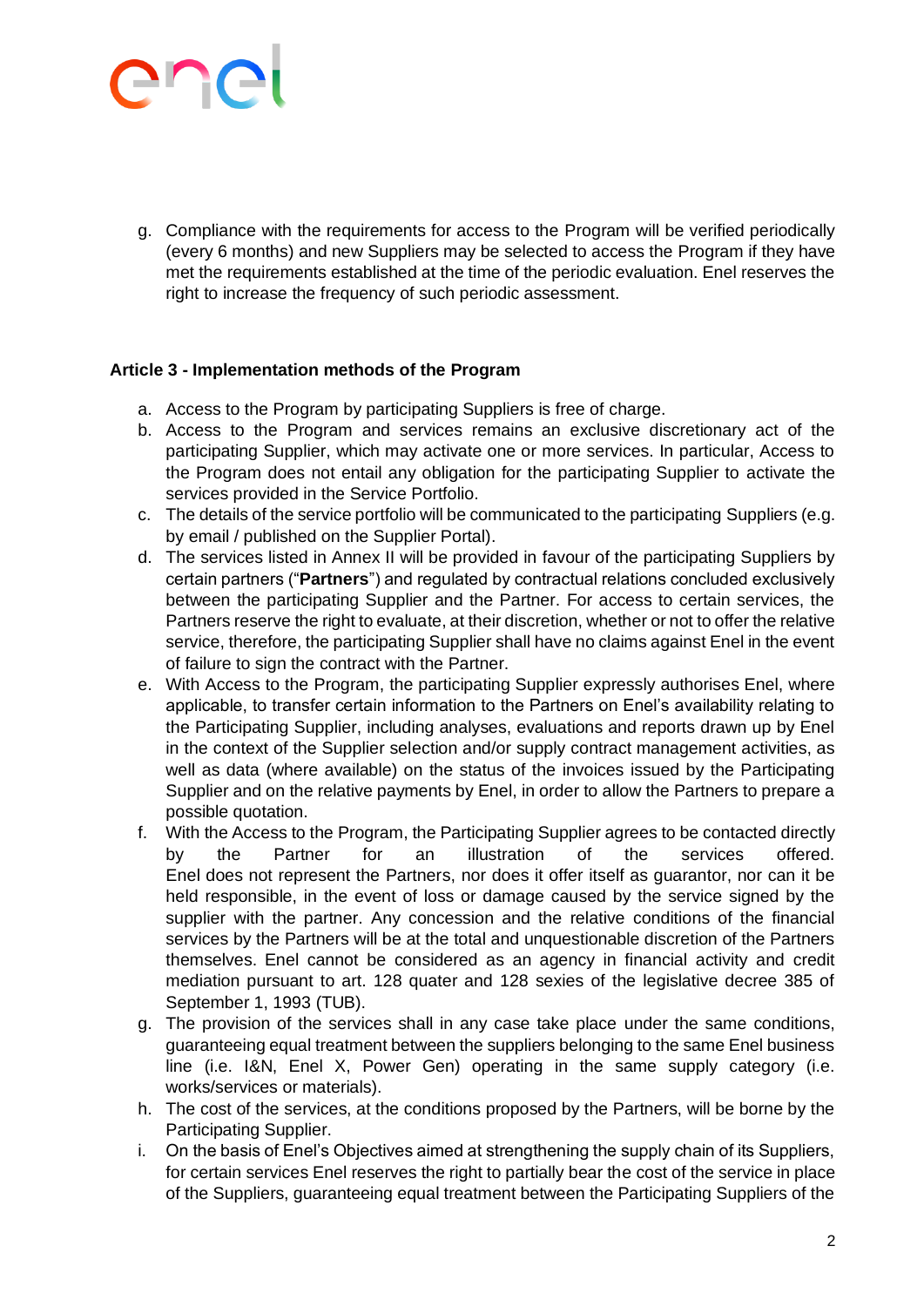# ener

same Enel business line operating in the same supply category. In the absence of Enel's contribution, the Participating Supplier will in any case have access to the conditions proposed by the Partners, without prejudice to what is specified in Article 3.d.

j. Taking into account the purpose of the Program aimed at the growth and development of Enel's Suppliers, Enel reserves the right, at its discretion, to ask the Supplier which has activated at least one service for feedback on the degree of satisfaction with the way the service is provided by the partner.

#### **Article 4 - Exclusion from the Program**

- a. The permanence of the suppliers participating in the above selection requirements will be verified every 6 months, except for a higher evaluation frequency as indicated in Article 2.g above. If the Supplier is found to fail to meet these requirements twice in a row, the Supplier will be excluded from the Program and will therefore no longer have access to the Service Portfolio. It is understood that the Supplier will be able to access the Program again in the event that it returns to meet the requirements for access to the Program.
- b. Enel may order the exclusion of the Supplier from the Program in the event of a determined failure by the Supplier to comply with the obligations set forth in the active contracts with the companies of the Enel Group or in the event of proven conduct likely to harm Enel's image.

In addition, Enel will monitor the Supplier's dependence on Enel as an incidence of the turnover achieved with Enel on the overall turnover of the Supplier. In this regard, Enel reserves the right to introduce a criterion aimed at incentivizing suppliers, who exceed a certain dependency threshold, to reduce it among the requirements for permanence within the Program. Enel reserves the right to communicate the significant threshold value for this purpose.

- c. In the event of termination for serious breach by the Supplier of the active contracts with the companies of the Enel Group or in the event of suspension of the Supplier from the Enel qualification system, Enel will proceed with the exclusion of the Supplier from the Program and reserves the right to proceed with the recovery of the contribution referred to in Article 3.i.
- d. The exclusion from the Program will determine the impossibility for the participating Supplier to use the services at the conditions provided by the Partners for the participating Suppliers only. It is understood that such exclusion from the Program will have no effect on any contractual relationship already existing between the participating Supplier and the Partner at the time of exclusion unless otherwise agreed between the participating Supplier and the Partner.
- e. In the event of exclusion, Enel shall in any case and for no reason whatsoever be liable for any damage resulting from exclusion from the Program.

#### **Article 5 - Processing of personal data**

a. In addition to what is already indicated in the privacy policy contained in the *Rules for the use of online services available on the Enel Group's Global Procurement Portal*, Enel Global Services Srl, as Data Controller, informs you that: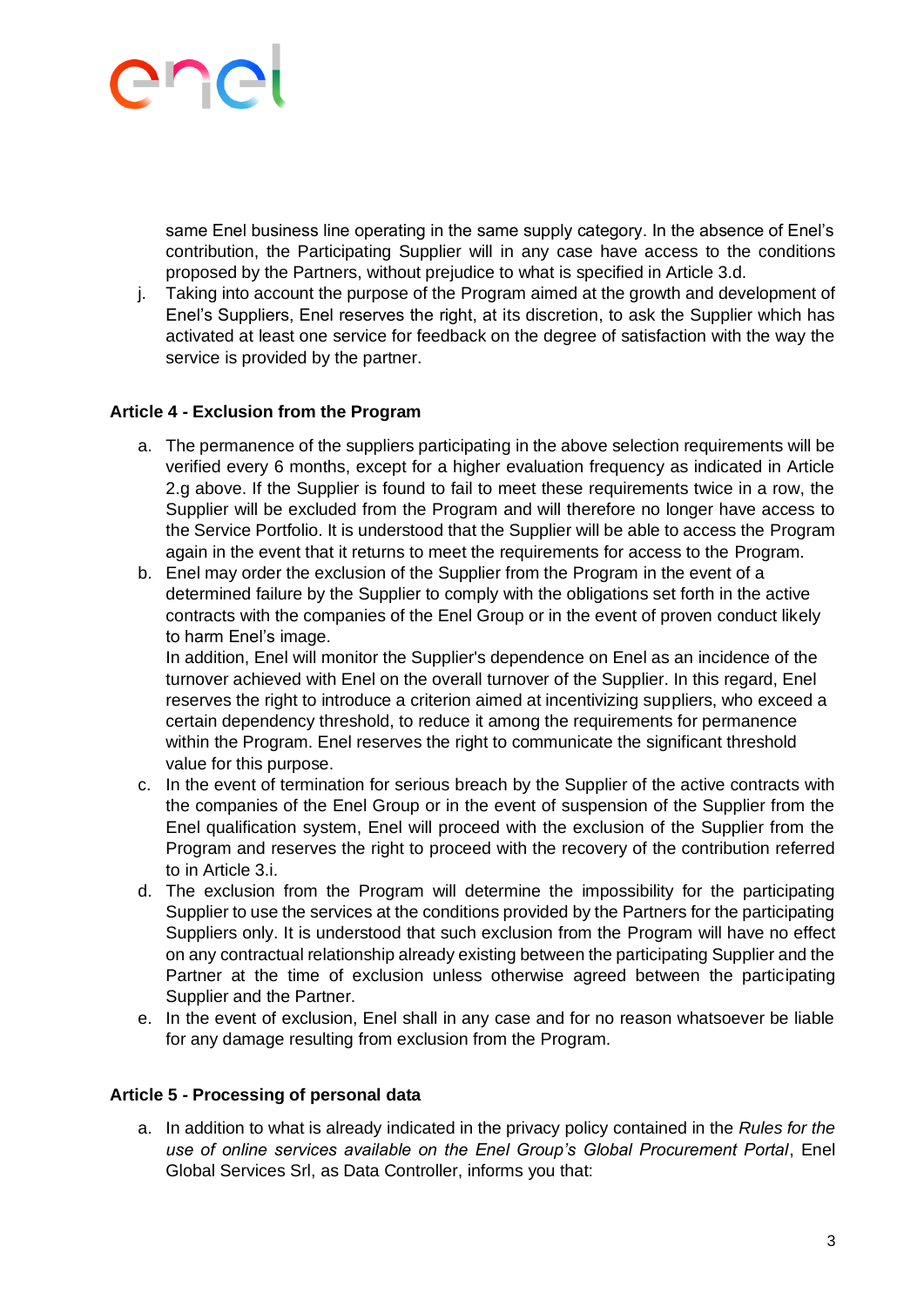# enel

- a. the processing of personal data (such as, for example: name, surname, email etc.) of the contact persons indicated by the Supplier is necessary to allow participation in the development Program;
- b. such data, in case of joining the Program, will be communicated to the Partners participating in the project and will be used by them to offer the relevant Services. The Supplier declares that it has adequately informed its employees designated as contact persons and that it processes personal data in accordance with Article 6 of the GDPR and that it has a valid legal basis for data processing.

#### **Article 6 - Communications**

a. Any communication related or connected to the Program must be made by email to the following dedicated email address: [Info.supplierdevelopmentprogram@enel.com](mailto:Info.supplierdevelopmentprogram@enel.com)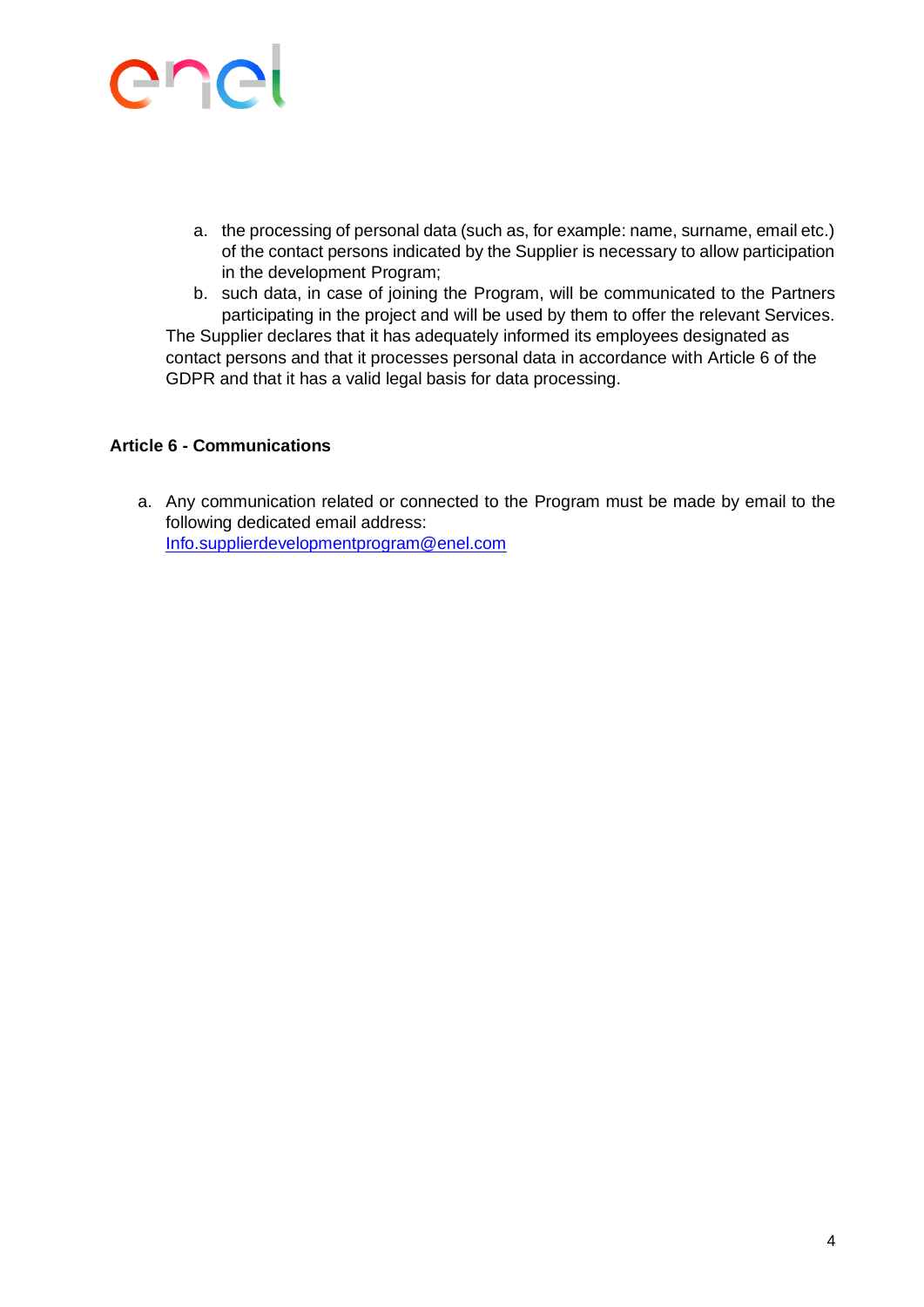### enel

### **ANNEX I - PROGRAM ACCESS REQUIREMENTS**

The following access requirements are valid for suppliers participating in tenders involving Italian companies of the Enel group. The requirements valid for suppliers operating in other areas of interest to Enel will be published later.

For the program access requirements, consult the file "Annex I – Program access requirements" available in the "Attachments" section.